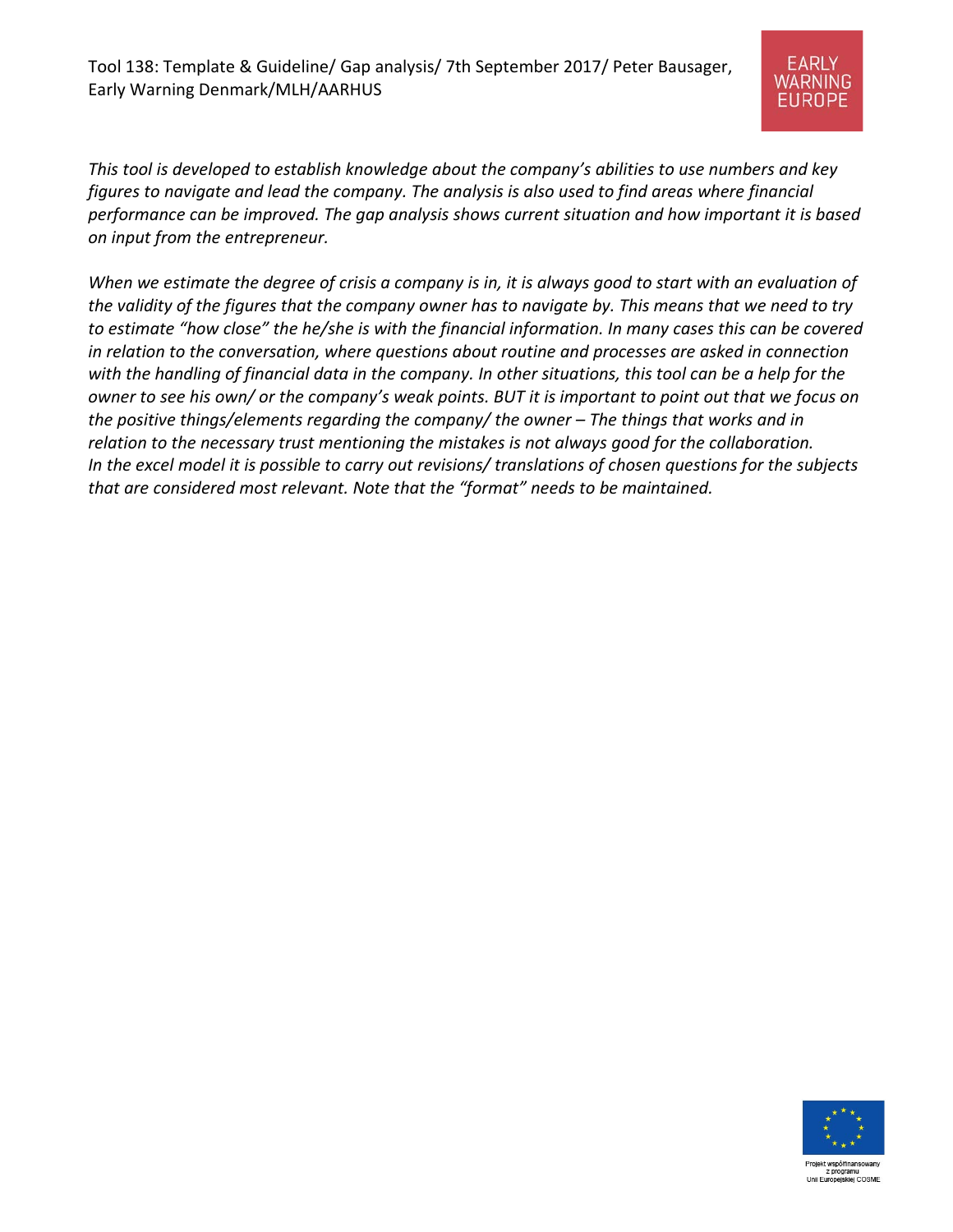

The Financial Gap analyses - input:

In the input area of the Excel sheet you as questions in the following areas:

Use the questions as a guideline. It's important to get the truth for the company owner to establish a real picture of the situation.

Have a conversation around the topics instead of ask the questions directly.

Current situation

How important the entrepreneur find this area is for his business

| 1. Do you book keep every day?<br>2.  Are bills/salary/vat being paid on time<br>Finance - Bookkeeping<br>3. Do you know how a reminder procedure for missed payment should be ??<br>4. Do you know if bank account, tax and salary is in balance? | $\mathbf{1}$<br>$\overline{\mathbf{3}}$<br>4<br>$\overline{2}$<br>6 | 3<br>$\Delta$<br>3<br>$\overline{2}$<br>$\overline{\mathbf{3}}$ |
|----------------------------------------------------------------------------------------------------------------------------------------------------------------------------------------------------------------------------------------------------|---------------------------------------------------------------------|-----------------------------------------------------------------|
|                                                                                                                                                                                                                                                    |                                                                     |                                                                 |
|                                                                                                                                                                                                                                                    |                                                                     |                                                                 |
|                                                                                                                                                                                                                                                    |                                                                     |                                                                 |
|                                                                                                                                                                                                                                                    |                                                                     |                                                                 |
|                                                                                                                                                                                                                                                    |                                                                     |                                                                 |
| 5. Does the finance department/book keeping have any control funtion?                                                                                                                                                                              |                                                                     |                                                                 |
| 6Do you have a updated balance sheet/stament ready every month end.?                                                                                                                                                                               | $\overline{3}$                                                      | $\overline{2}$                                                  |
| 7  is your terms of payment a conscious choice?                                                                                                                                                                                                    | $\overline{2}$                                                      | 3                                                               |
| 8  Do you have a ERP/bookeeping system in place?                                                                                                                                                                                                   | 5                                                                   | $\overline{2}$                                                  |
| 9. Does your company have a well crafted budget for this fiscal year?                                                                                                                                                                              | $\overline{\mathbf{3}}$                                             | 6                                                               |
| 10  Do you have an overveiw of cashflow shortterm and longterm?                                                                                                                                                                                    | $\overline{3}$                                                      | 6                                                               |
| Analysis<br>11. Do you know which product/segment is the most profitable ?                                                                                                                                                                         | $\mathbf{1}$                                                        | 6                                                               |
| 12Do you know how big the order pipline is?                                                                                                                                                                                                        | $6\overline{6}$                                                     | 6                                                               |
| 13. Do you use key figures to control your company (i.e. inventory turnover rate or credit terms)?                                                                                                                                                 | 4                                                                   | $\overline{6}$                                                  |
| 14  Do you use measureable goals and do you follow up (budget control)?                                                                                                                                                                            | 5                                                                   | 6                                                               |
| 15Do you take action on budget deviations?                                                                                                                                                                                                         | $\overline{2}$                                                      | 6                                                               |
| 16. Does the company have the right competences in place in all 4 positions ?                                                                                                                                                                      | 3                                                                   | 6                                                               |
| Watchdag                                                                                                                                                                                                                                           |                                                                     |                                                                 |
| 17 Does the company have a board (control funtion)?                                                                                                                                                                                                | $\overline{a}$                                                      | 6                                                               |
| 18. Do you ever talk to anybody about financial performance in your company?                                                                                                                                                                       | 3                                                                   | 6                                                               |
| 19. Do you listen to advice from the board/control funtion ?                                                                                                                                                                                       | 3                                                                   | $\overline{6}$                                                  |
| 20Do you react on advice from the board/controlfuntion ?                                                                                                                                                                                           | 3                                                                   | 6                                                               |
| 21  Do you ask for help if a problem occur?                                                                                                                                                                                                        | $\overline{4}$                                                      | 6                                                               |
| 22 Do you use concrete measurable financial goals (kpi) ?                                                                                                                                                                                          | $\mathbf{1}$                                                        | 6                                                               |
| 23. Do you know what your bank is interested in ?                                                                                                                                                                                                  | $\overline{2}$                                                      | 6                                                               |
| 24. Are you able to use financial data to develop new ideas for your company?                                                                                                                                                                      | $\overline{3}$                                                      | 6                                                               |
| Numbers for control<br>25. can you fast get the numbers you need ?                                                                                                                                                                                 | 4                                                                   | 6                                                               |
| 26 Do you share the KPI's with your bank and other key stakeholders ?                                                                                                                                                                              | 5                                                                   | A                                                               |

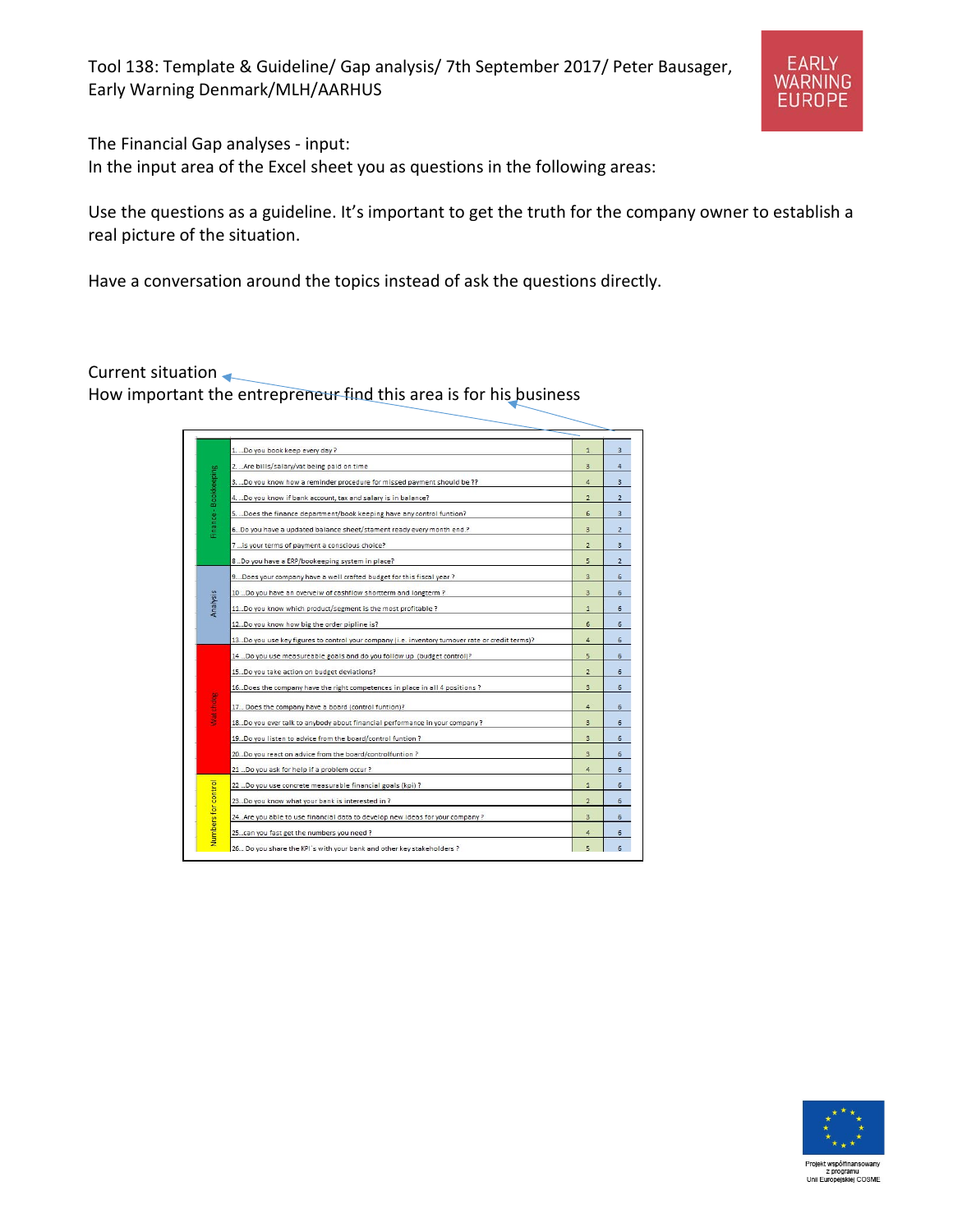Tool 138: Template & Guideline/ Gap analysis/ 7th September 2017/ Peter Bausager, Early Warning Denmark/MLH/AARHUS



Financial – Bookkeeping Questions around bookkeeping and daily routines

Scale questions from 1 to 6 where 6 is the best. Type current situation from 1 to 6 and from 1 to 6 - how important the topic is for the entrepreneur.

Analysis

Questions regarding what you must have in place to do an analysis of the company

Scale questions from 1 to 6 where 6 is the best. Type current situation from 1 to 6 and from 1 to 6 - how important the topic is for the entrepreneur.

Watchdog

Questions regarding the owner's support functions. Does the company owner has a support function which can help do the necessary control and keep an eye on important issues?

Scale questions from 1 to 6 where 6 is the best. Type current situation from 1 to 6 and from 1 to 6 - how important the topic is for the entrepreneur.

Numbers for control

Questions regarding numbers that are vital to follow. Does the company use specific KPI´s to control the company?

Scale questions from 1 to 6 where 6 is the best. Type current situation from 1 to 6 and from 1 to 6 - how important the topic is for the entrepreneur.

When the input area of the excel, sheet is completed the go to the next tab in the excel sheet "spider web to print"

Tab no. 2 in Excel sheet - "Spider web to print".